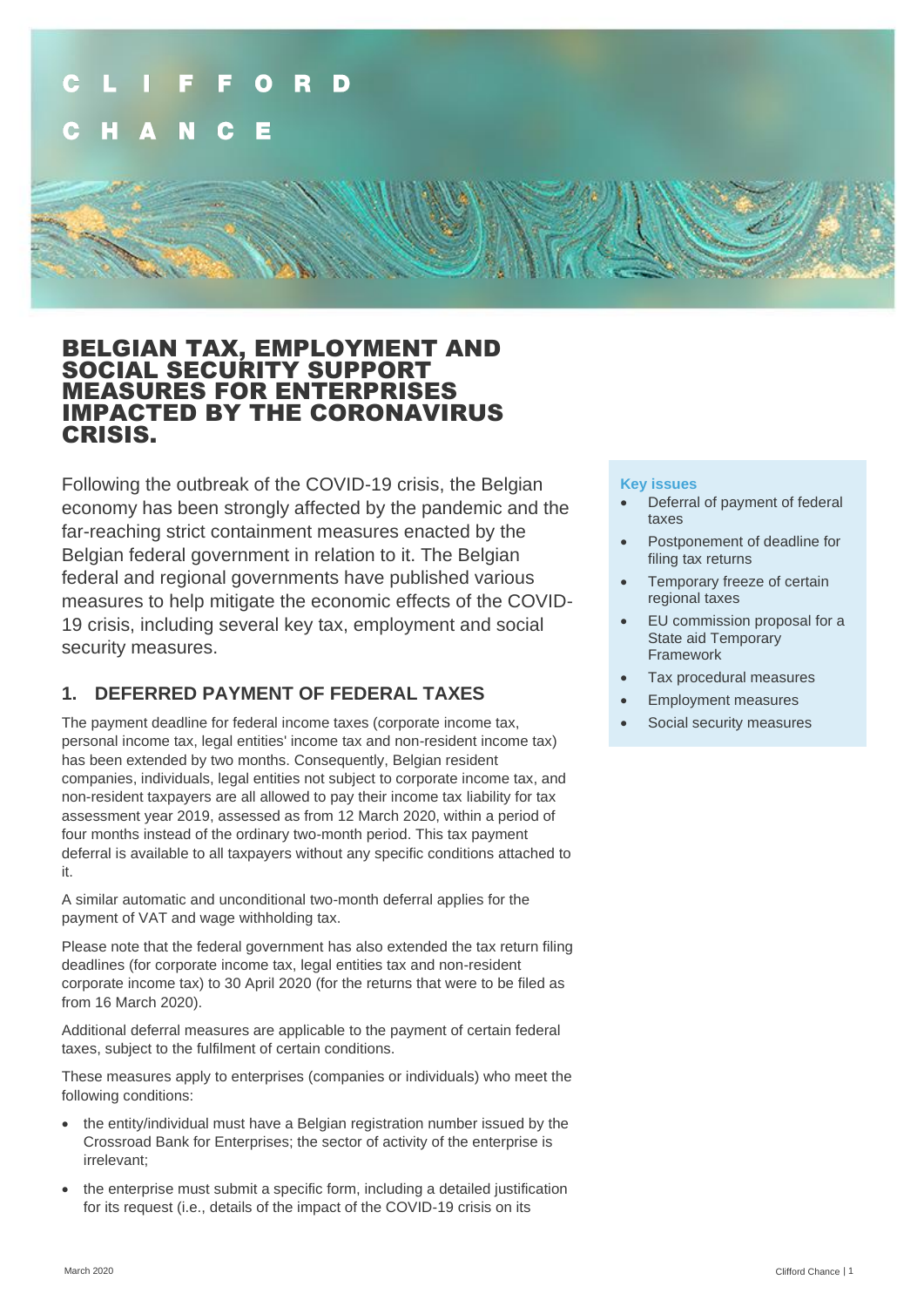#### C **FFORD**  $\mathbf{I}$

## C H A N C E

activities (decline of turnover, decrease of orders, chain-effect due to business partners suspending payments or orders, etc.));

- the relevant payment notice (e.g., *avertissement-extrait de role / aanslagbiljet* or any other payment request) issued by the Belgian federal tax authorities;
- the enterprise must still comply with its tax filing obligations;
- the enterprise must not be subject to collective insolvency proceedings (e.g. bankruptcy, judicial reorganisation, etc.); and
- it is not available to tax debts resulting from any fraud.

If the above conditions are met, the enterprise may request payment facilities for one or more of the following taxes: (i) corporate income tax, (ii) legal entities income tax, (iii) VAT, (iv) professional withholding tax, and (v) personal income tax. If granted, the payment facilities will also avoid any late payment interest and fines for the taxes concerned.

To obtain the payment facilities, the enterprise must send its request, together with the supporting documents, by e-mail or postal mail to the competent *Centre régional de recouvrement / Regionaal invorderingscentrum* on or before 30 June 2020.

These measures may be terminated if the taxpayer does not follow the payment instalment plan agreed with the tax administration, or in case of collective insolvency proceedings (e.g., bankruptcy, judicial reorganisation, etc.).

## **2. POSTPONEMENT OF VAT RETURNS FILINGS AND VAT PAYMENTS**

## **Periodic VAT returns**

|                                      | Normal deadline | Extended deadline |
|--------------------------------------|-----------------|-------------------|
| Return for February 2020             | 20 March 2020   | 6 April 2020      |
| Return for March 2020                | 20 April 2020   | 7 May 2020        |
| Return for the first quarter of 2020 | 20 April 2020   | 7 May 2020        |

Starting companies qualifying for a monthly refund, or holders of a licence for a monthly refund, are also granted a deferred deadline, but only until the  $24<sup>th</sup>$ of the month following the filing period.

## **EU sales listing**

|                                         | Normal deadline | Extended deadline |
|-----------------------------------------|-----------------|-------------------|
| Statement for February 2020             | 20 March 2020   | 6 April 2020      |
| Statement for March 2020                | 20 April 2020   | 7 May 2020        |
| Statement for the first quarter of 2020 | 20 April 2020   | 7 May 2020        |

## **Annual customer listing**

Where the normal deadline is 31 March 2020, the deadline has been extended until 30 April 2020. If the taxpayer has ceased its activities, the deadline is, at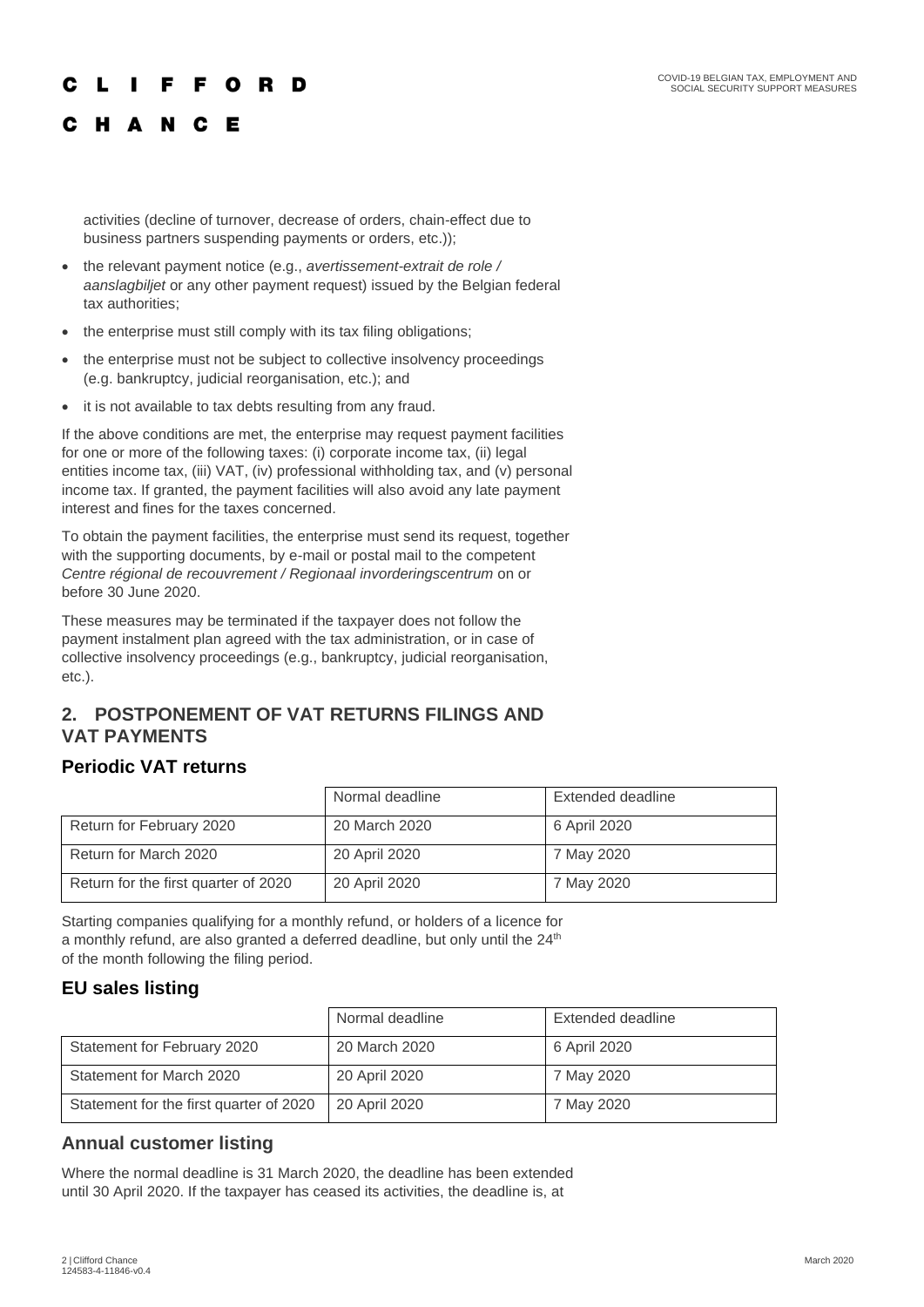# CLIFFORD C H A N C E

the latest, at the end of the fourth month following the cessation of its activities subject to VAT.

## **VAT payments**

The deadline for paying VAT due is automatically postponed by two months (and no late payment interest or penalties will accrue). Hence, the payment deadline for VAT in relation to March 2020 is deferred to 20 June 2020.

In addition to this automatic deferral, qualifying enterprises can still apply for the conditional deferral measures mentioned above

## **3. TAX CONSEQUENCES ON DEBT RESTRUCTURINGS**

## **Impact of the new EBITDA rule**

In order to mitigate the effect of the COVID-19 crisis, Belgian resident companies, and foreign companies that are permanently established in Belgium, may seek to undertake refinancing operations in relation to their existing debt.

However, such refinancing operations may have the unforeseen consequence to subject the financing to the application of new interest deduction limitation rules (the so-called "**30% EBITDA test**") instead of the old 5:1 debt-to-equity ratio (to the extent that the historic financing was concluded before 17 June 2016 and not substantially modified since then).

In application of the 30% EBITDA test, Belgian companies and Belgian permanent establishments of foreign companies may only deduct exceeding interest charges (and other assimilated borrowing costs) up to 30% of their tax-adjusted EBITDA (computed on a consolidated basis, taking into account all the Belgian companies and Belgian establishments subject to this rule that are related to each other) or EUR 3 million (this *de minimis* threshold is also to be allocated between all related Belgian entities).

One must also take into account the fact that one-off bank fees relating to debt refinancing may cause a temporary surge of exceeding borrowing costs, possibly resulting in a portion of the financial expenses to turn out to be nondeductible (and to be carried forward to future years).

## **4. TAX RULING ON HOMEWORKING ALLOWANCES**

Indemnities granted by an employer to its Belgian resident employees qualify, in principle, as ordinary remuneration, subject to the progressive rates of Belgian personal income tax (application of article 31, al. 2, 2° BITC).

However, the Belgian Federal Tax Ruling Commission has published a draft ruling, pursuant to which any employer may request that a compensation of up to EUR 126.94 per month may be exempted of personal income tax for its Belgian employees, to the extent that they are working from home. This sum represents the expenses that are incurred by the employees in relation to home working.

However, the ruling request remains subject to approval by the Belgian Federal Tax Ruling Commission on a case-by-case basis.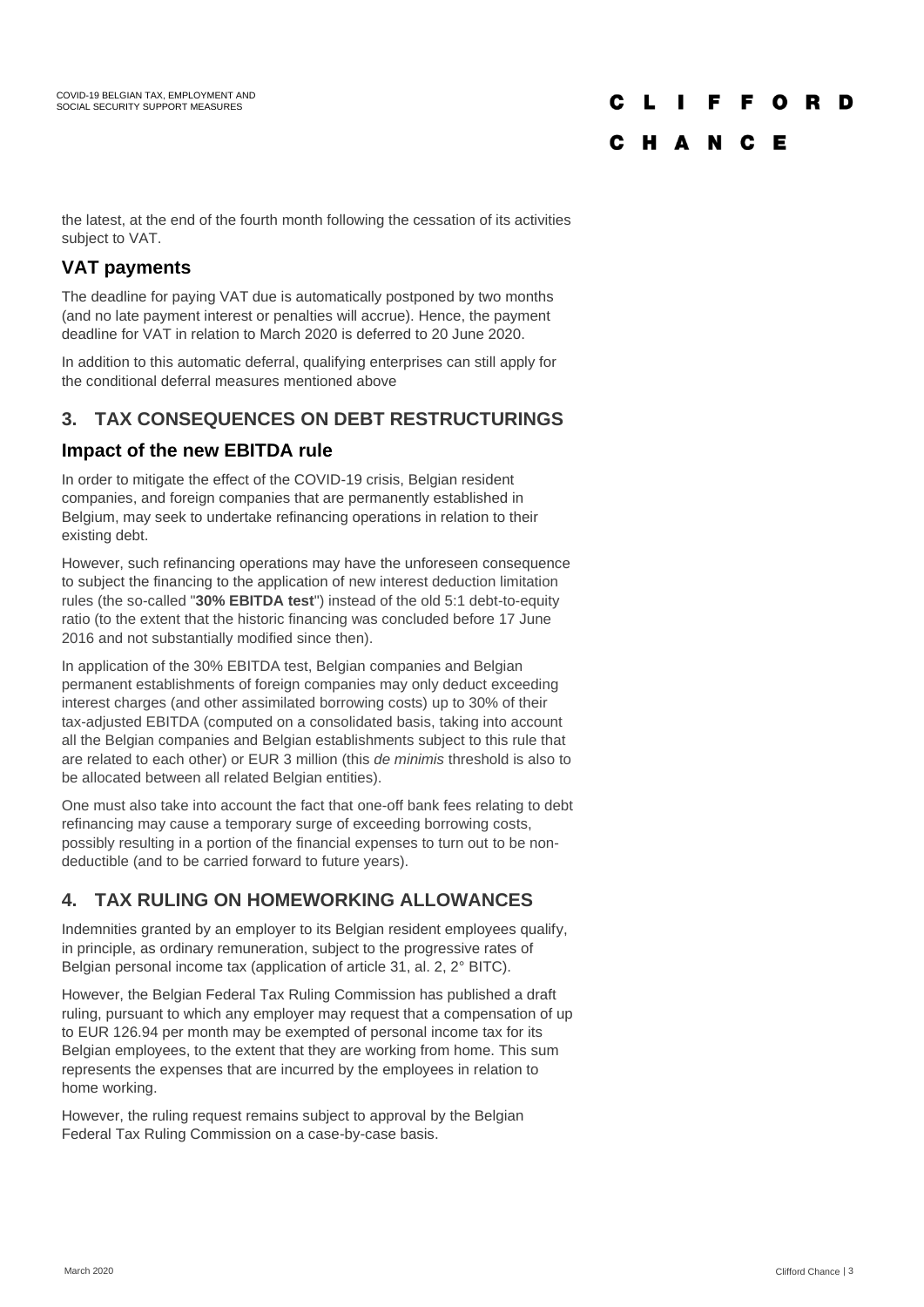#### **IFFORD**  $\mathbf{L}$

## C H A N C E

#### **5. REGIONAL TAX MEASURES**

#### **Flemish region tax measures**

The Flemish region has announced that a payment notice in relation to real estate withholding tax will be sent to enterprises (legal entities) in September 2020, instead of early summer 2020. Consequently, the enterprises concerned should have until November 2020 to pay the real estate withholding tax that is due for 2020.

In addition, the Flemish region has announced an automatic extension of two months (calculated as from the expiry of the reinforced isolation measures imposed by the Belgian federal government) for the performance of certain tax formalities (registration of notary deeds for the transfer of real estate assets, etc.) and the related payment of taxes or duties.

#### **Walloon region tax measures**

The Walloon region has announced several measures with respect to regional taxes. These measures include, notably:

- an extension of certain deadlines for tax returns and tax payments;
- an extension of certain deadlines applicable in tax litigations;
- freeze of negative tax decisions;
- payment plans; and
- more flexible tax recovery procedures.

#### **Brussels Region tax measures**

The Brussels Region has announced that it will not claim the tax ("**City tax**") normally levied on hotel rooms occupancy by tourists, for the first semester of 2020.

## **6. EUROPEAN TAX MEASURES**

## **Temporary Framework for State aid**

On 19 March 2020, the EU Commission consulted its Member States (including the UK) on its draft proposal for a State aid Temporary Framework to facilitate supporting measures taken by the Member States (notwithstanding the general State aid prohibition enshrined in the EU Treaties).

If this proposal goes forward, certain measures taken by Member States will not constitute (normally prohibited) State aid measures, including:

- generally applicable measures (i.e., measures available to any enterprise in a given country (for example, a general suspension of payment of corporate income tax));
- financial support directly addressed to consumers or certain public services (for example, reimbursing specific costs supported by consumers); and
- participation in private sector operations (for example, States will be allowed to acquire participations in private companies or to grant them credit facilities).

In addition, the Temporary Framework will enable certain other types of State aid measures (requiring the prior approval of the EU commission, which should be granted (or refused) in a matter of days), which will include: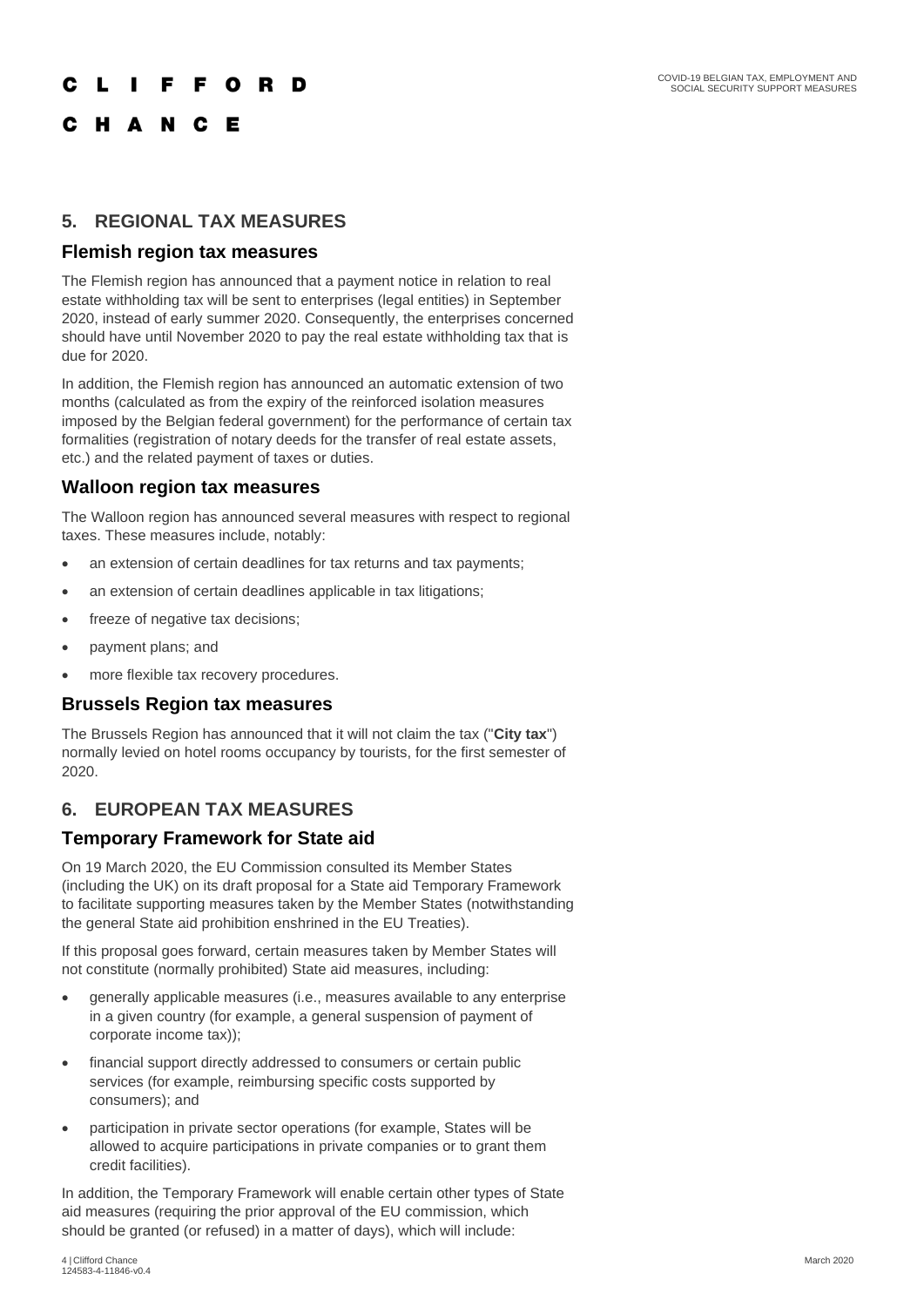#### **FFORD**  $\mathbf{I}$

### C H A N C E

- direct grants and selective tax advantages (allowing Member States to grant up to €800,000 to individual companies to address their urgent liquidity needs);
- State guarantees for loans taken by companies from banks:
- subsidised public loans to companies; and
- safeguards for banks that channel support to the real economy.

The draft proposal specifies that all the above measures can be applied to the benefit of companies that have encountered difficulties after 31 December 2019 (with a view to ensure that the Temporary Framework is not used for taxpayer support unrelated to the COVID-19 outbreak).

## **7. TAX PROCEDURAL MEASURES**

#### **Visits to professional premises by the Belgian tax authorities**

The Federal Public Services Finance has stated that no visits by the Belgian tax authorities to the business premises of a taxpayer will be conducted. The sole exception shall be with regard to the protection and the safeguarding of the Belgian treasury's interest.

## **Contact with the Belgian Federal tax authorities**

The Federal Public Services Finance has announced that its office will be closed to the public, but that its services will remain available by phone or email.

## **8. EMPLOYMENT LAW MEASURES**

#### **Temporary unemployment due to** *force majeure*

A flexible application of the concept of *force majeure* has been accepted: all situations of temporary unemployment caused by the coronavirus outbreak are considered as temporary unemployment due to *force majeure*. All employers who are temporarily unable to employ their employees due to the corona crisis can, therefore, rely on this regime. The company does not have to be completely closed down; some employees may be temporarily unemployed and others may not. It is also possible to alternate days of unemployment and working days.

During such period of unemployment, employment contracts are suspended, but employees are eligible to receive a (capped) State allowance paid by the National Employment Office ("*ONEm/RVA*"). The allowance amounts to 70% of the employee's average wage, capped at €2,754.76 per month. On top of the unemployment benefit, the employee receives a supplement of €5.63 per day, also payable by the *ONEm/RVA*.

The company is required to fill in an application form on the online social security portal ("**DRS scénario 5**").

The above measure has been in force since 13 March 2020 and will be in place for the duration of the containment measures taken by the Belgian federal government. Recognition of temporary unemployment due to *force majeure* occurs within three to four days.

If an employee has not been placed in quarantine, but is requested by the employer not to come to the workplace as a preventive measure, there is, in principle, no suspension of the employment contract. The employee still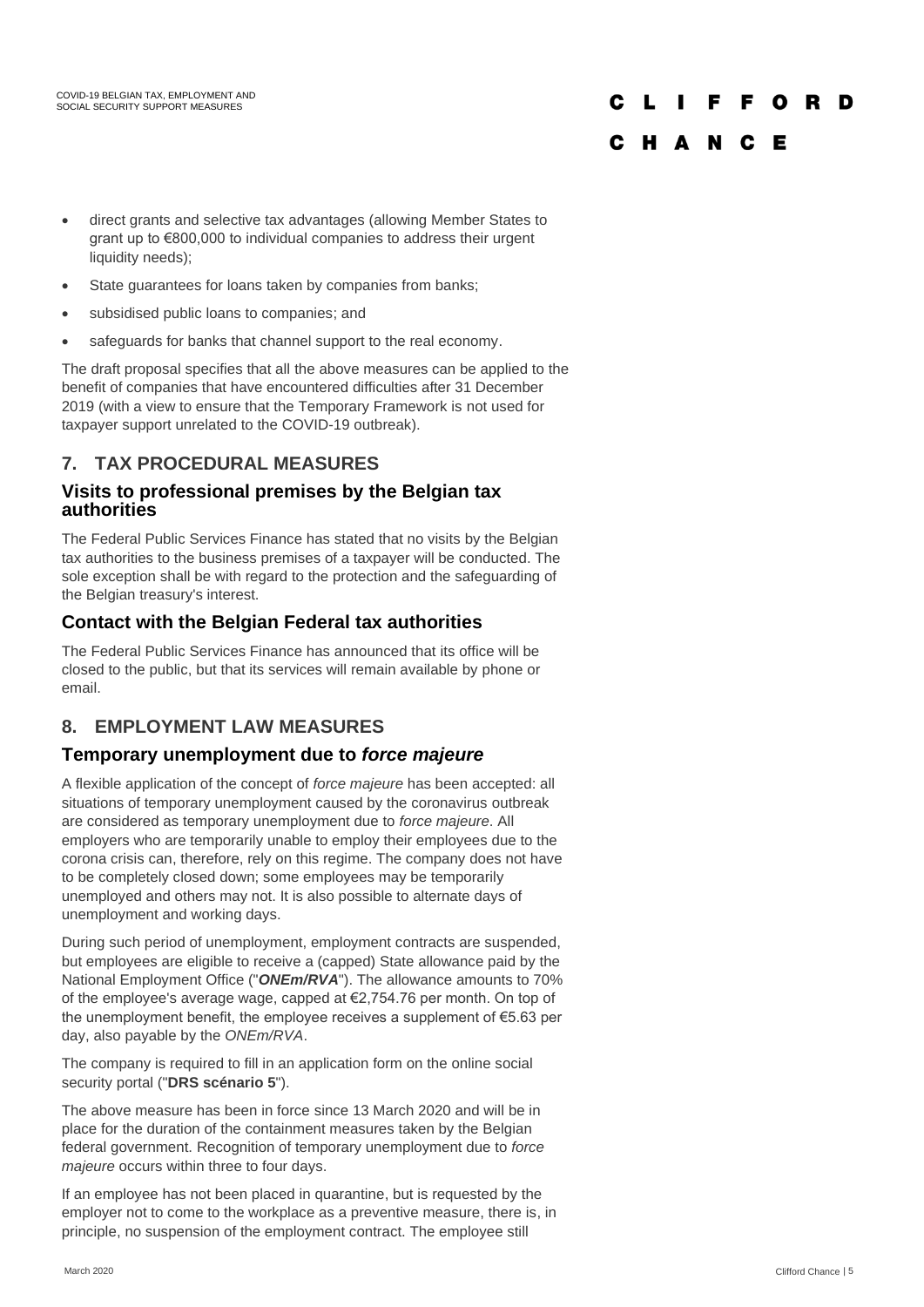#### **FFORD**  $\mathbf{L}$  $\mathbf{L}$

## C H A N C E

remains entitled to his/her full salary and should be offered the possibility to continue working, e.g*.* through teleworking or home working. However, if working remotely is required for sanitary reasons but it is not possible to implement it due to the nature of the employee's tasks, temporary unemployment due to *force majeure* could be used.

#### **Temporary unemployment for economic reasons**

Companies that, despite the corona crisis, are still able to employ their employees, but are facing a decrease in their business, customers' orders or revenues, can invoke temporary unemployment for economic reasons.

In a similar manner to the above regime of temporary unemployment due to *force majeure*, employment contracts are suspended, but employees are eligible to a (capped) State allowance paid by the National Employment Office.

Conditions and duration vary, depending on the category of personnel: bluecollar *versus* white-collar.

On 18 March 2020, national collective bargaining agreement no.147 was adopted in order to facilitate access to such regime for white-collar employees. On that basis, companies no longer need to have a company CBA or a company plan in place to make use of the regime. This national collective bargaining agreement no.147 is valid until 30 June 2020, but an extension is possible.

#### **Suspension of ongoing social elections**

The social election procedure, which is ongoing in Belgium in all companies that are required to set up employees' representation bodies, will be suspended. The suspension has effect as of the so-called "Day X+36" (i.e*.* just after the unions have disclosed their lists of candidates). Any electoral acts currently in progress should be continued until "Day X+35" and, on a date to be determined (probably after the summer), the procedure will be resumed from "Day X+36". The reason for such suspension is that the current situation does not allow the proper conduct of social elections within companies. Further legislative developments are expected soon.

## **9. SOCIAL SECURITY MEASURES**

## **Deferral of payment of social security contributions**

Employers in the hospitality industry (including pubs and restaurants), leisure, culture, festivities and sports sectors, as well as those commercial establishments and shops affected by compulsory closure, are automatically entitled to the deferred payment of all social security payments that are due as from 20 March 2020. As a result, these social security payments can be made until 15 December 2020.

Employers that are closed (i) because they are unable to comply with the sanitary measures or (ii) for other compelling reasons (e.g*.* closure of their own suppliers or customers), may be granted the same deferral of payment of social security contributions on the basis of a prior statement of honour provided on the online social security portal. The concept of "closure" is here interpreted to mean that the company has stopped its sales and production activities; this does not prevent the employer from having a reduced number of employees on site for security or administrative duties.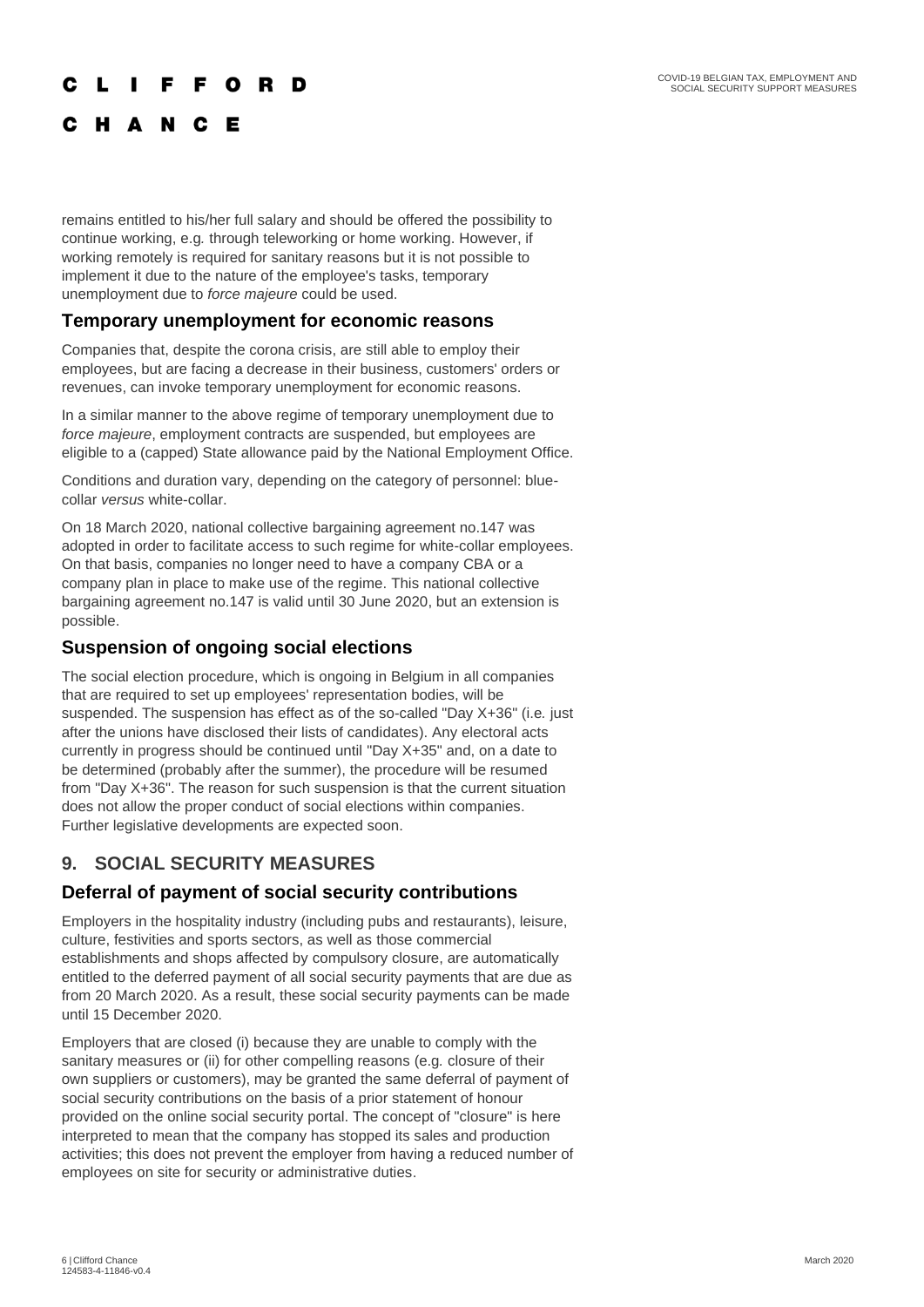#### $CL$   $I$ **FFORD**

## C H A N C E

#### **Payment plans for social security contributions**

Employers experiencing payment difficulties as a result of the pandemic may be granted a payment plan with respect to social security contributions for the first and second quarters of 2020, thereby enabling them to spread payments over a maximum of 24 months and to be exempted from interest and fines that would normally be payable in respect of late payments. In order to benefit from this plan, the company is required to fill in an application form provided on the online social security portal.

Finally, it should be mentioned that several social security supporting measures have also been adopted to benefit self-employed workers.

# **What's next?**

As the COVID-19 pandemic evolves in Belgium and abroad, the Belgian federal and regional governments may adjust the measures already announced and/or implement additional tax, employment or social security supporting measures. We will aim to update the information provided above on a regular basis and keep you informed about any developments. Should you wish to discuss any of the above-mentioned measures, please do not hesitate to contact the relevant person identified on the next page.